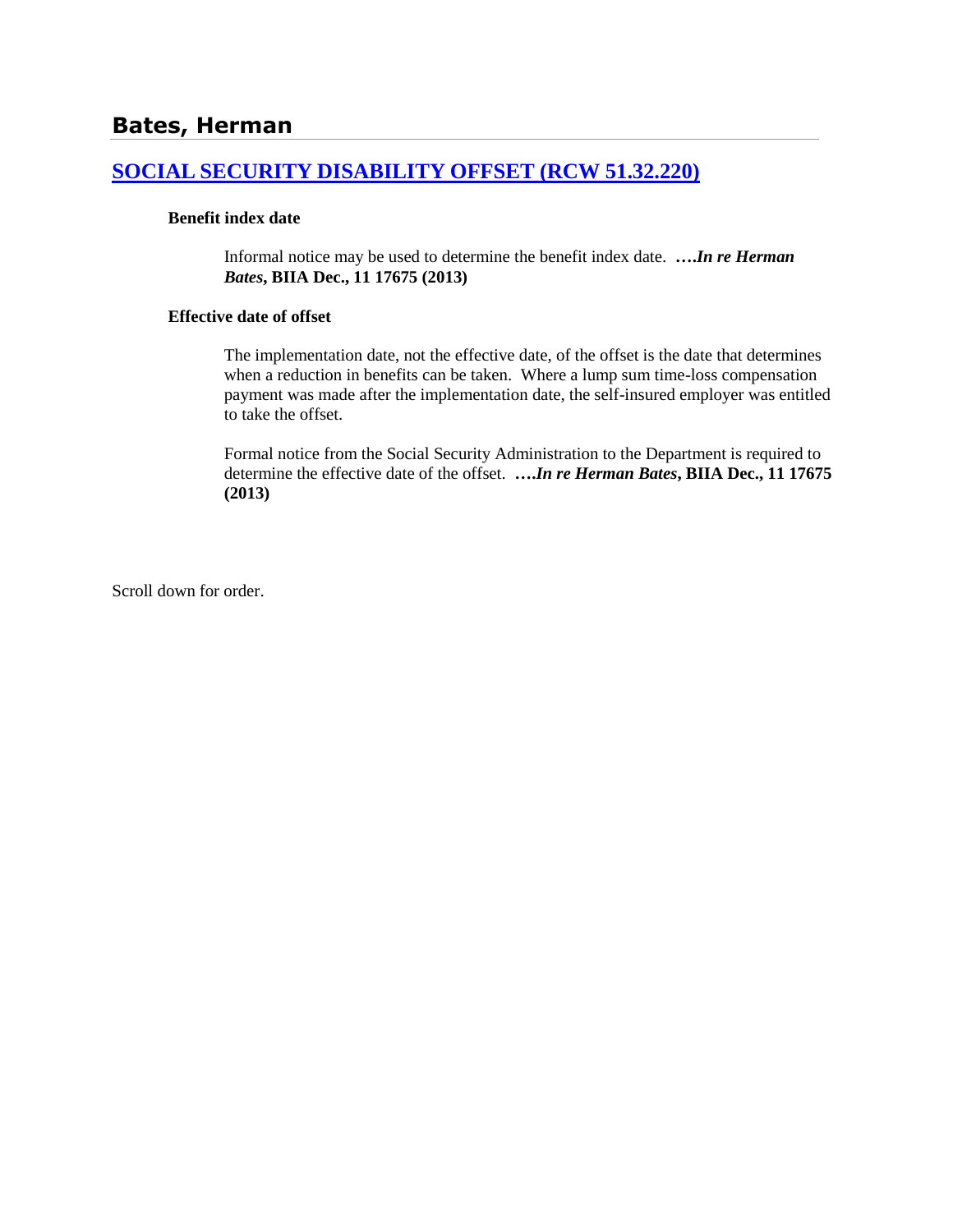# **BEFORE THE BOARD OF INDUSTRIAL INSURANCE APPEALS STATE OF WASHINGTON**

**)**

1 **IN RE: HERMAN BATES ) DOCKET NO. 11 17675**

**CLAIM NO. W-384490 ) DECISION AND ORDER**

APPEARANCES:

2

3 4

9

5 6 7 8 Claimant, Herman Bates, by Law Office of Tracey B. Madole, per Tracy B. Madole Self-Insured Employer, Clark Heavy Construction, Inc., by Sather, Byerly & Holloway LLP, per

Krishna Balasubramani

10 11 12 Department of Labor and Industries, by The Office of the Attorney General, per John Barnes, Assistant

13 14 15 16 17 18 19 20 21 22 The self-insured employer, Clark Heavy Construction, Inc., filed an appeal with the Board of Industrial Insurance Appeals on July 11, 2011, from an order of the Department of Labor and Industries dated May 5, 2011. The May 5, 2011 Department order affirmed its order dated March 1, 2011, in which it corrected the provisions of an order dated November 23, 2010, and stated that because Mr. Bates was receiving monthly social security benefits of \$718.00, the Department was adjusting his monthly time-loss compensation benefit rate to \$2,990.18 effective February 1, 2010. In its order, the Department also required the self-insured employer to recalculate any time-loss compensation benefits it paid to Mr. Bates from February 1, 2010, through March 1, 2011, and to pay any underpayment of such benefits to Mr. Bates in a lump sum. The Department order is **AFFIRMED**.

**DECISION**

24 25 26 27 28 As provided by RCW 51.52.104 and RCW 51.52.106, this matter is before the Board for review and decision. The employer filed a timely Petition for Review of a Proposed Decision and Order issued on October 1, 2012, in which the industrial appeals judge reversed and remanded the Department order dated May 5, 2011. In this order, we address the only contested issue of this appeal, the effective date of offset for the social security disability benefits.

29 30 The Board has reviewed the evidentiary rulings in the record of proceedings and finds that no prejudicial error was committed. The rulings are affirmed.

31 32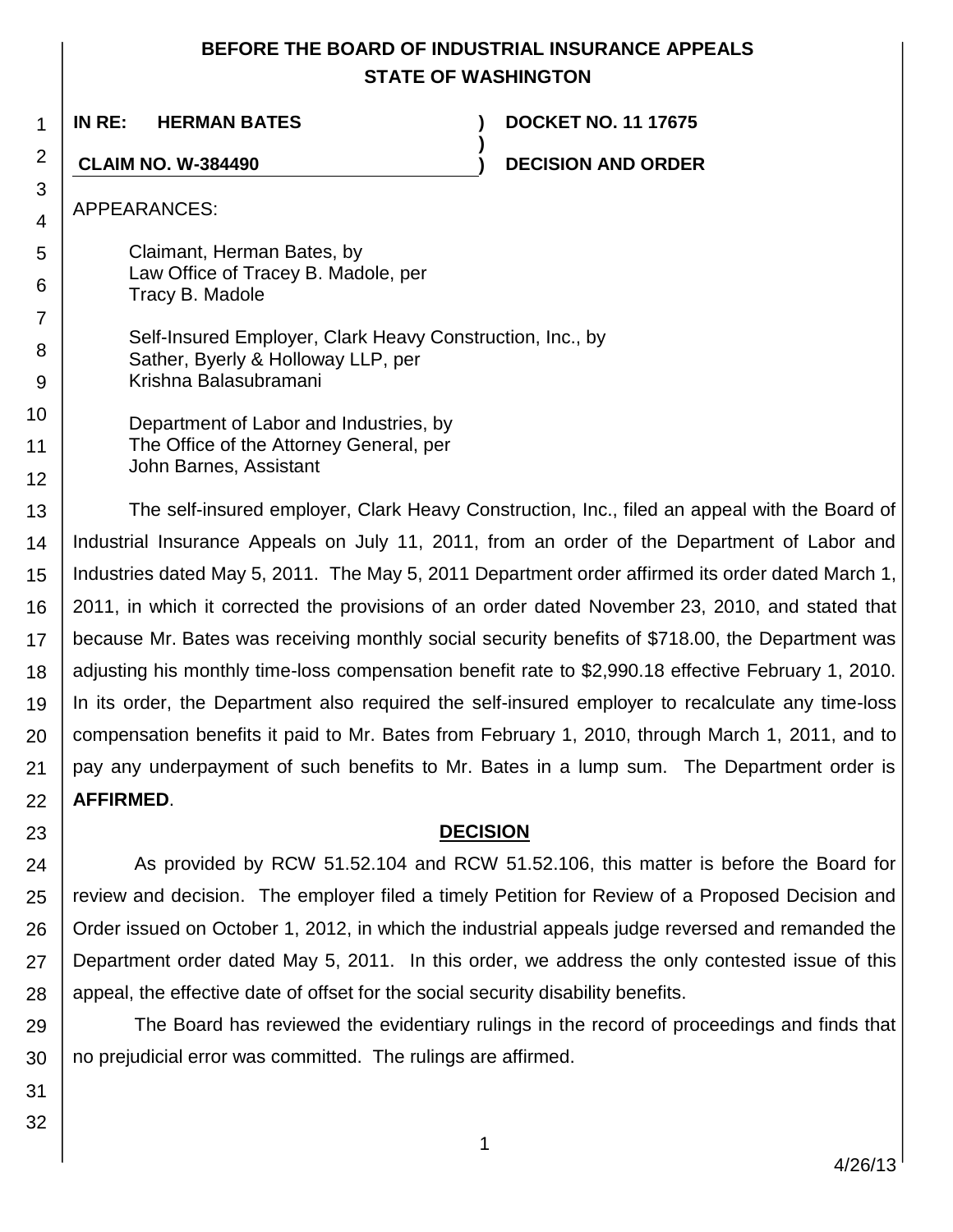1 2 3 4 5 6 7 8 9 This is a social security offset case. The Department determined the effective date of the offset to be February 1, 2010. The self-insured employer, Clark Heavy Construction, Inc. (Clark), challenges the effective date of offset as set by the Department. Clark argues that the effective date of offset should be either December 1999, the date Mr. Bates began receiving social security disability benefits, or a date in 2000 or 2001, when the Department had constructive knowledge of Mr. Bates receipt of the federal benefits. Clark's primary focus is on whether it is required to pay a retroactive lump sum of time-loss compensation benefits without taking the offset for the federal benefits. We find that the Department correctly applied the law in determining the effective date of offset and affirm the Department order.

10 11 12 13 14 15 16 Social security offset calculations require establishing three different and distinct dates. These dates are: (1) the date to establish the benefit level; (2) the effective date of the offset; and (3) the date the offset can be implemented. The first date is the date used to establish the level of social security benefits on which a worker's offset is based. We refer to that date as the benefit index date. Determining when the Department or the self-insured employer was notified that a worker was receiving social security benefits is a key factor in establishing the benefit index date. A second date is the effective date of offset as set forth in RCW 51.32.220(2). This section states:

> Any reduction under subsection (1) of this section shall be effective the month following the month in which the department or self-insurer is notify by the federal social security administration that the person is receiving disability benefits under the federal old-age, survivors, and disability insurance act.

The third date is the date on which the reduction in payment may be taken by the Department or the self-insured employer. This is the implementation date. This is set forth in RCW 51.32.220(4), which states:

> No reduction may be made unless the worker receives notice of the reduction prior to the month in which the reduction is made.

25 26 27 We believe Clark has confused these dates in this appeal. So that the employer's argument may be understood, we set forth relevant portions of the statement of stipulated facts the parties filed with the Board on July 23, 2012.

28 29 30 Mr. Bates strained his low back and right shoulder area as he was carrying a car door during the course of his employment with Clark on December 8, 1998. His claim was allowed and then was closed on March 9, 1999, with medical benefits only.

31 32

17 18

19

20

21 22

23

24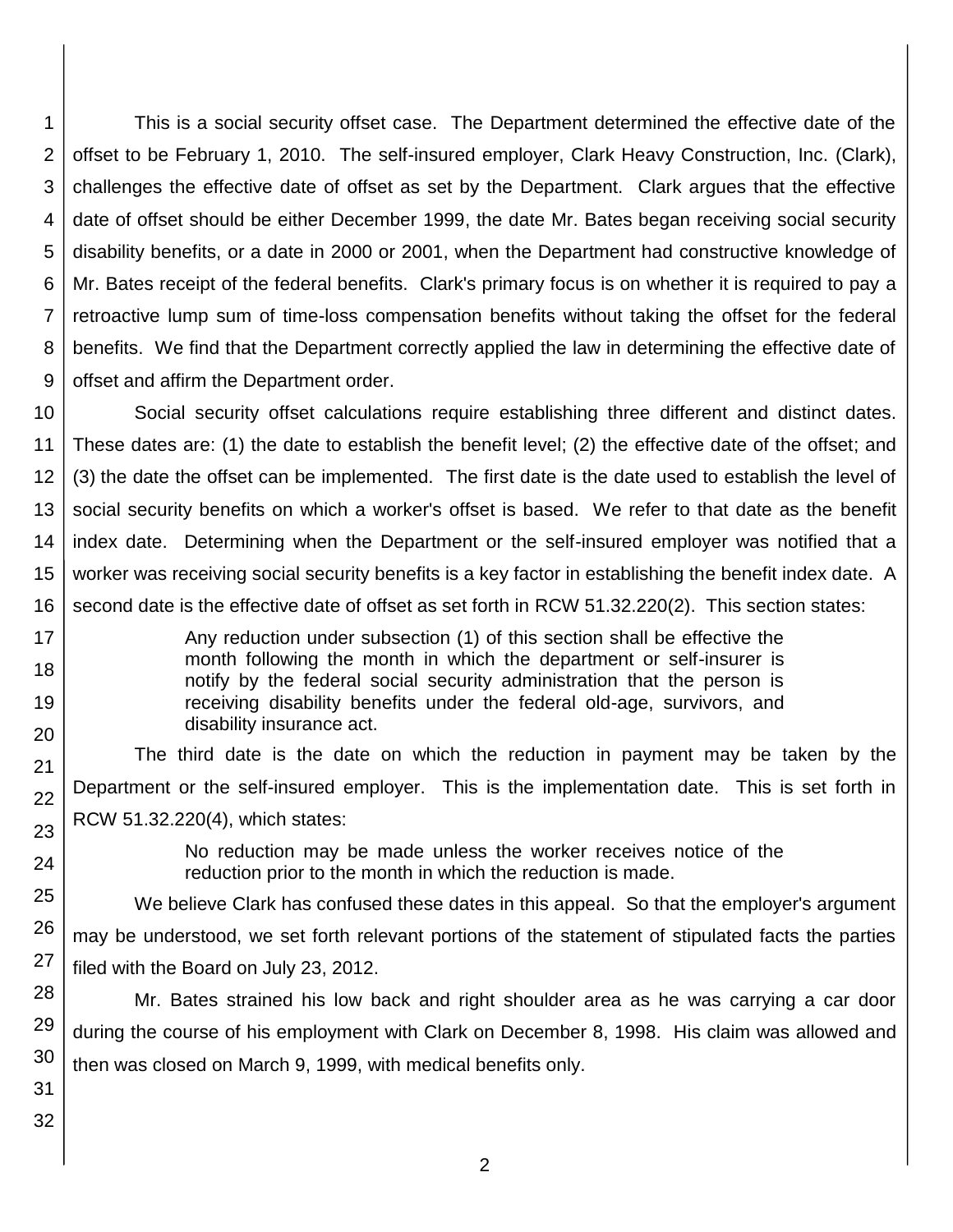1 2 3 4 5 6 7 Mr. Bates subsequently filed an application to reopen his claim for aggravation of condition. The Department denied the application. On March 17, 2000, Mr. Bates protested the denial and the Department thereafter reopened the claim. In his protest letter, Mr. Bates stated that he had applied for social security disability benefits. On January 4, 2001, Mr. Bates told Tessa Whitton, M.D., that the Social Security Administration began paying him benefits in June 2000. In a January 2003 report which she filed with the Department, Melissa Holton, VRC, declared that Mr. Bates told her that he was receiving social security disability benefits.

8 9 10 11 12 13 14 15 16 17 18 Based on those facts, the employer asserts that the effective date of the offset should be April 1, 2000. It argues that the Department had constructive knowledge that Mr. Bates was receiving social security benefits as of March 2000, and that it should thereupon have investigated whether he was being paid such benefits. We believe that Clark has confused the effective date of offset and the benefit index date. The benefit index date is the date used to determine the amount of social security disability benefits to be used in the offset calculation. This Board has, in a number of cases, allowed notification to the Department by means other than direct notice from the Social Security Administration in determining the benefit index date. Such formal notice is not required. *See*, *In re Verlin Jacobs*, BIIA Dec., 66,644 (1985). The establishment of the benefit index date affects the calculation of the offset by not using future cost of living increases from the Social Security Administration.

19 20 21 22 23 24 25 26 27 Clark's argument uses the Board case law regarding the setting of the benefit index date and applies it to establish the effective date of the offset. Clark argues that the effective date of offset should be the date the Department was advised by the worker or was put on notice of the worker's receipt of social security benefits from some source other than the Social Security Administration. However, we have not expanded use of the informal notice used to set the benefit index date to the notice requirements necessary to set the effective date of offset. We have recognized that formal notice from the Social Security Administration to the Department is required in determining the effective date of the offset. RCW 51.32.220(2). *In re Selma Hayes*, BIIA Dec., 66,196 (1985).

28 29 30 31 The effective date of offset is the month following the month that the Department receives notice from the Social Security Administration that the worker was receiving social security disability benefits. RCW 51.32.220(2). The facts in this appeal establish that the Department received the formal notice from the Social Security Administration in January 2010. The Department set the

32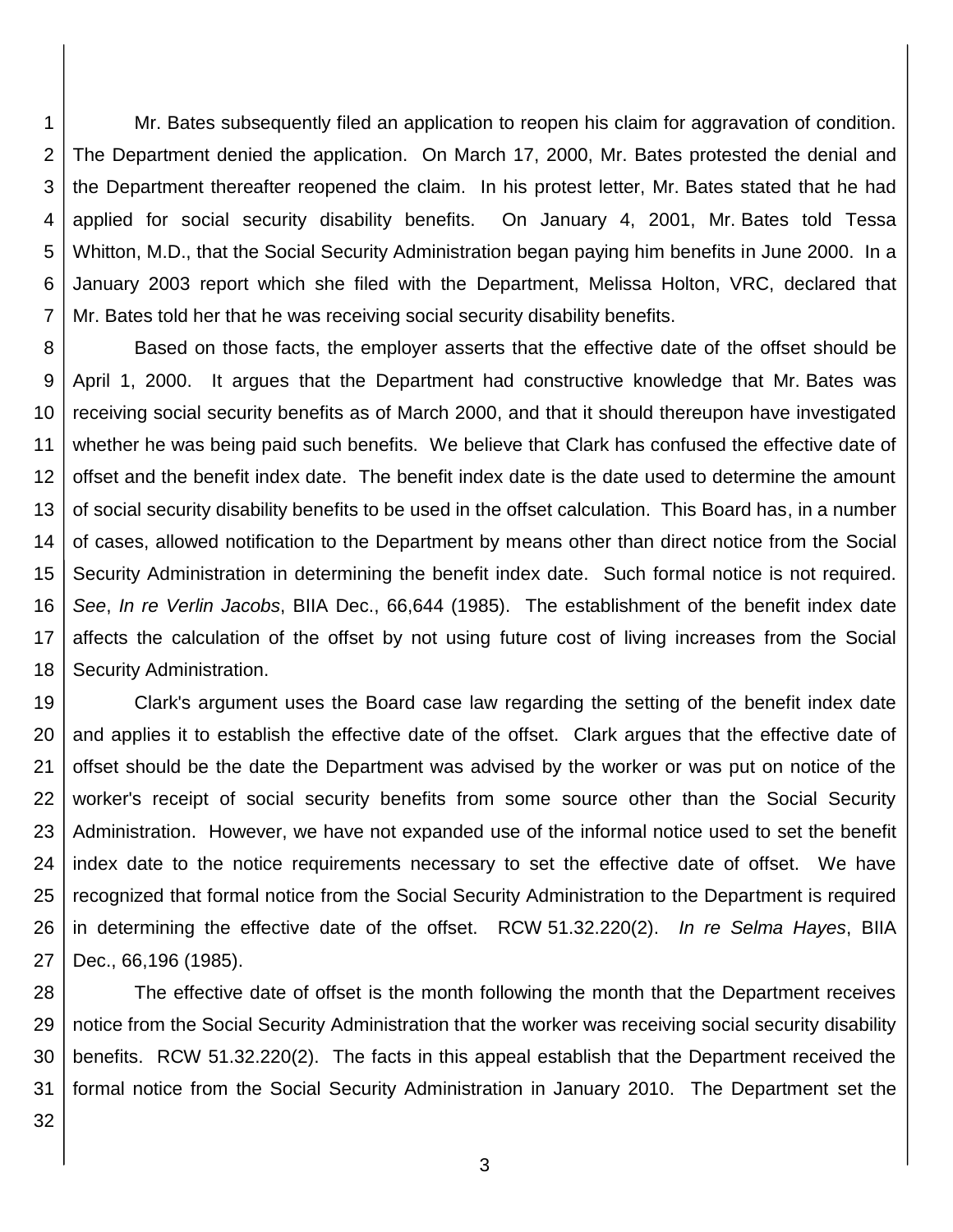1 2 3 effective date of offset as February 2010 in the order on appeal. This is the correct date for the effective date of the offset. Although before us in this appeal, the parties did not litigate the benefit index date.

4 5 6 7 8 9 10 11 12 13 14 15 16 17 We also note that Clark notified Mr. Bates in April 2010 of the offset and that it would be applied to a lump sum payment of past due time-loss compensation benefits. This notification to the worker establishes the implementation date of the offset as set forth in RCW 51.32.220(4). The date the reduction can begin is May 2010, the month following the April notice by the self-insured employer to the worker that the reduction would be implemented. We note that the time-loss compensation benefits lump sum payment was paid in June of 2010 which was after the implementation date. It appears to us that Clark's primary argument is directed at the implementation date of the offset as applied to a lump sum of time-loss compensation benefits which was paid in June of 2010. Clark argues that it should not be required to pay past due time-loss compensation benefits from December 1999 through October 2006 without taking the social security disability offset. Clark's argument to move the effective date of offset back to 1999 or 2000 in order to avoid paying the time-loss compensation benefits without the offset is misplaced. It is the implementation date that determines when a reduction can be taken, not the effective date of offset.

18 19 20 21 While the order on appeal does not directly address the issue of the date the offset reduction can be implemented and does not address the application of the offset to the lump sum of time-loss compensation benefits, we deem it appropriate to explain to the parties our decisions regarding implementation of the offset on lump sum payments.

22 23 24 25 26 27 In *In re Jeannie Forsythe*, BIIA Dec., 09 22899 (2011), we discussed the situation where a lump sum payment of time-loss compensation benefits was paid to the worker and how the social security disability offset would apply to the lump sum payment. In *Forsythe*, we relied on *Potter v. Department of Labor & Indus.*, 101 Wn. App. 399 (2000), to determine whether the employer could recoup the entire amount of the overpayment of benefits paid as lump sum time-loss compensation benefits. In *Forsythe*, we stated that:

28 29 30 31 32 In the *Potter* case on December 19, 1995, the Department was notified that Ms. Potter was receiving social security disability benefits and on that date the Department notified the claimant that it was going to reduce the amount of the total disability benefits it was paying to her because of her receipt of those benefits. On January 3, 1996, it paid retroactive time-loss compensation benefits to the claimant for the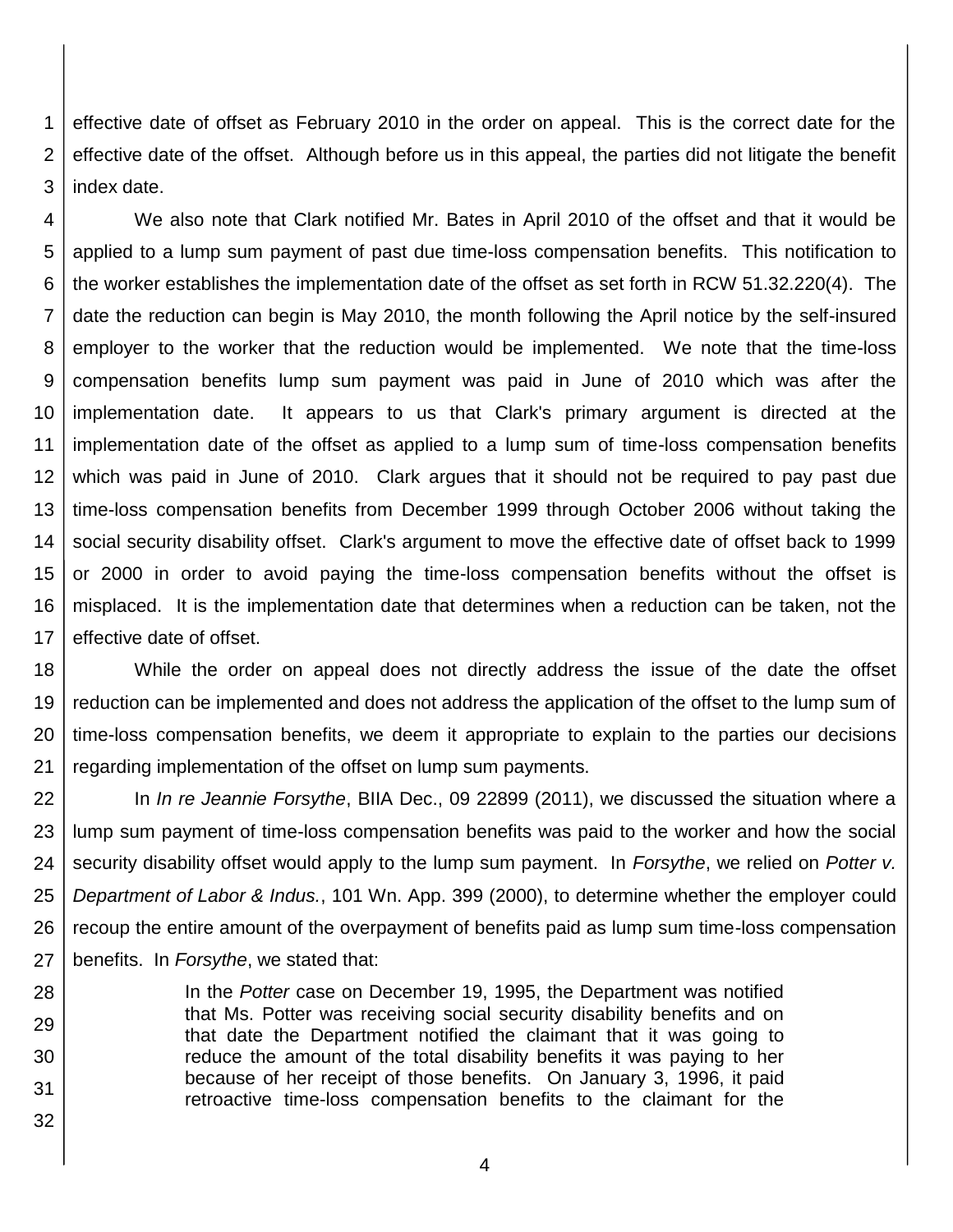period from February 23, 1993, through October 25, 1994, in the lump sum and it deducted the offset for the entire time period. The Court of Appeals approved the deduction for the reason that the six-month limitation RCW 51.32.220(2) only applies to overpayments already received. Because the lump sum was paid after the Department notified Ms. Potter that the offset would be deducted from her industrial insurance benefits, the six-month limitation for recouping benefits did not apply. The court noted the statute authorizes the Department to recoup excess benefits that the worker has already received, but limits the recovery to six months in order to prevent an undue hardship on workers who likely had spent the excess.

*Forsythe*, at 4; *Potter*, at 410.

1

2

3

4

5

6

7

8

9

10

11

12

13

14

15

16

17 18

19

20

21

We went on to note that there was a difference in the *Forsythe* case as compared to the facts in *Potter*.

A crucial difference exists in the facts currently before us and the facts in *Potter*. BOA paid the retroactive benefits before the Department notified Ms. Forsythe that it was reducing her benefits. The Department received notice that Ms. Forsythe was receiving social security benefits in June 2009. In September 2009, it notified the claimant that it was reducing her industrial insurance benefits. The reduction could not be implemented, however, until October 2009, because that was the month after September 23, 2009, when the Department notified Ms. Forsythe of the pending offset. BOA paid the retroactive benefits to Ms. Forsythe before September 23, 2009. Ms. Forsythe already received the lump sum compensation from BOA for a total disability when the Department notified her that benefits were offset due to receipt of social security benefits. For that reason recovery of the overpayment is limited to the amount of compensation for six months of total disability preceding notification. *In re Marianne Taylor,* Dckt. No. 09 17082 (July 20, 2010).

22 *Forsythe,* at 4.

23 24 25 26 27 28 In the present appeal, the self-insured employer paid the lump sum past due time-loss compensation benefits after the implementation date. This is what happened in *Potter* and the Department was entitled to the offset. Had the payment of the past due time-loss compensation benefits been made prior to the implementation date of the offset, *Forsythe* would control. Here, because the self-insured employer paid the retroactive time-loss compensation benefits after the implementation date, *Potter* applies and the self-insured employer is entitled to the offset.

29 30 The Department order setting the effective date of offset of February 1, 2010, is correct and is affirmed.

31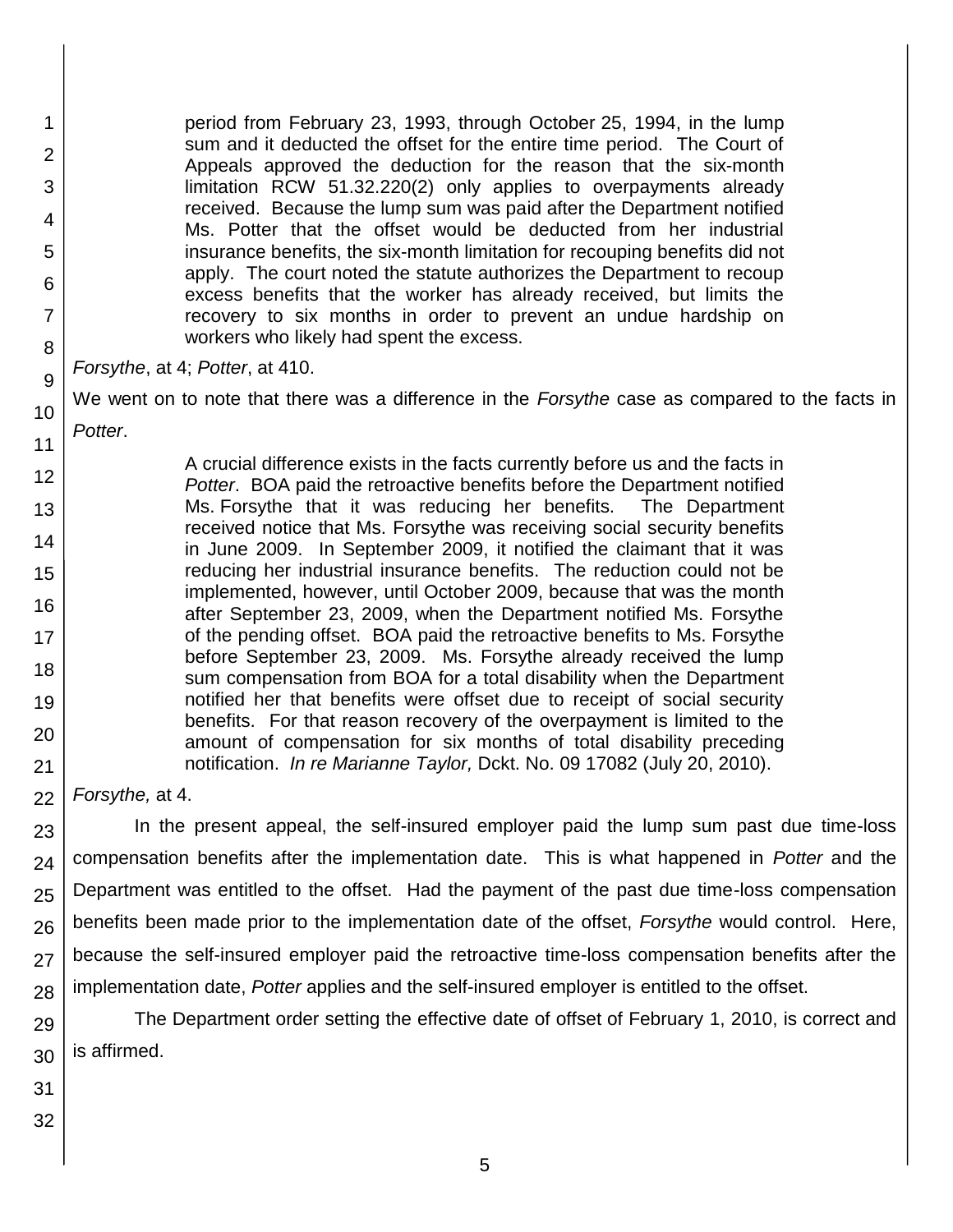|    | <b>FINDINGS OF FACT</b>                                                                                                                                                                                                                                                                                    |
|----|------------------------------------------------------------------------------------------------------------------------------------------------------------------------------------------------------------------------------------------------------------------------------------------------------------|
| 1. | On November 7, 2011, an industrial appeals judge certified that the<br>parties agreed to include the Jurisdictional History in the Board record<br>solely for jurisdictional purposes.                                                                                                                     |
| 2. | On December 8, 1998, Mr. Bates was injured during the course of his<br>employment with Clark Construction Group, when he lifted a car door.                                                                                                                                                                |
| 3. | The Department allowed Mr. Bates's claim and it paid industrial<br>insurance benefits.                                                                                                                                                                                                                     |
| 4. | On March 9, 1999, the Department closed Mr. Bates's claim without<br>compensation for permanent partial disability.                                                                                                                                                                                        |
| 5. | Mr. Bates filed an application to reopen his claim for aggravation of<br>condition with the Department on December 15, 1999. The Department<br>reopened the claim on November 21, 2000.                                                                                                                    |
| 6. | On January 26, 2010, the Social Security Administration notified the<br>Department that it was paying social security disability benefits to<br>Mr. Bates.                                                                                                                                                 |
| 7. | On February 3, 2010, the Department sent Mr. Bates a letter in which it<br>notified him that it would begin offsetting his monthly time-loss<br>compensation benefits effective February 1, 2010, because of his<br>receipt of social security disability benefits.                                        |
| 8. | On April 29, 2010, the self-insured employer notified Mr. Bates that it<br>would begin reducing the time-loss compensation benefits based on his<br>receipt of social security disability benefits on May 1, 2010.                                                                                         |
|    | <b>CONCLUSIONS OF LAW</b>                                                                                                                                                                                                                                                                                  |
| 1. | The Board of Industrial Insurance Appeals has jurisdiction over the<br>parties and subject matter in this appeal.                                                                                                                                                                                          |
| 2. | Within the meaning in RCW 51.32.220, February 2010 was the month<br>after the Department was notified by the Social Security Administration<br>that it was paying benefits to Mr. Bates under the federal old age,<br>survivors, and disability insurance act, and is the effective date of the<br>offset. |
|    |                                                                                                                                                                                                                                                                                                            |
|    |                                                                                                                                                                                                                                                                                                            |
|    |                                                                                                                                                                                                                                                                                                            |
|    |                                                                                                                                                                                                                                                                                                            |
|    |                                                                                                                                                                                                                                                                                                            |
|    |                                                                                                                                                                                                                                                                                                            |

1 2 3

4

5

6 7

8

9

10

11

12

13

14

15

16

17

18

19

20

21

22

23

24

25

26

27

28

29

30

31